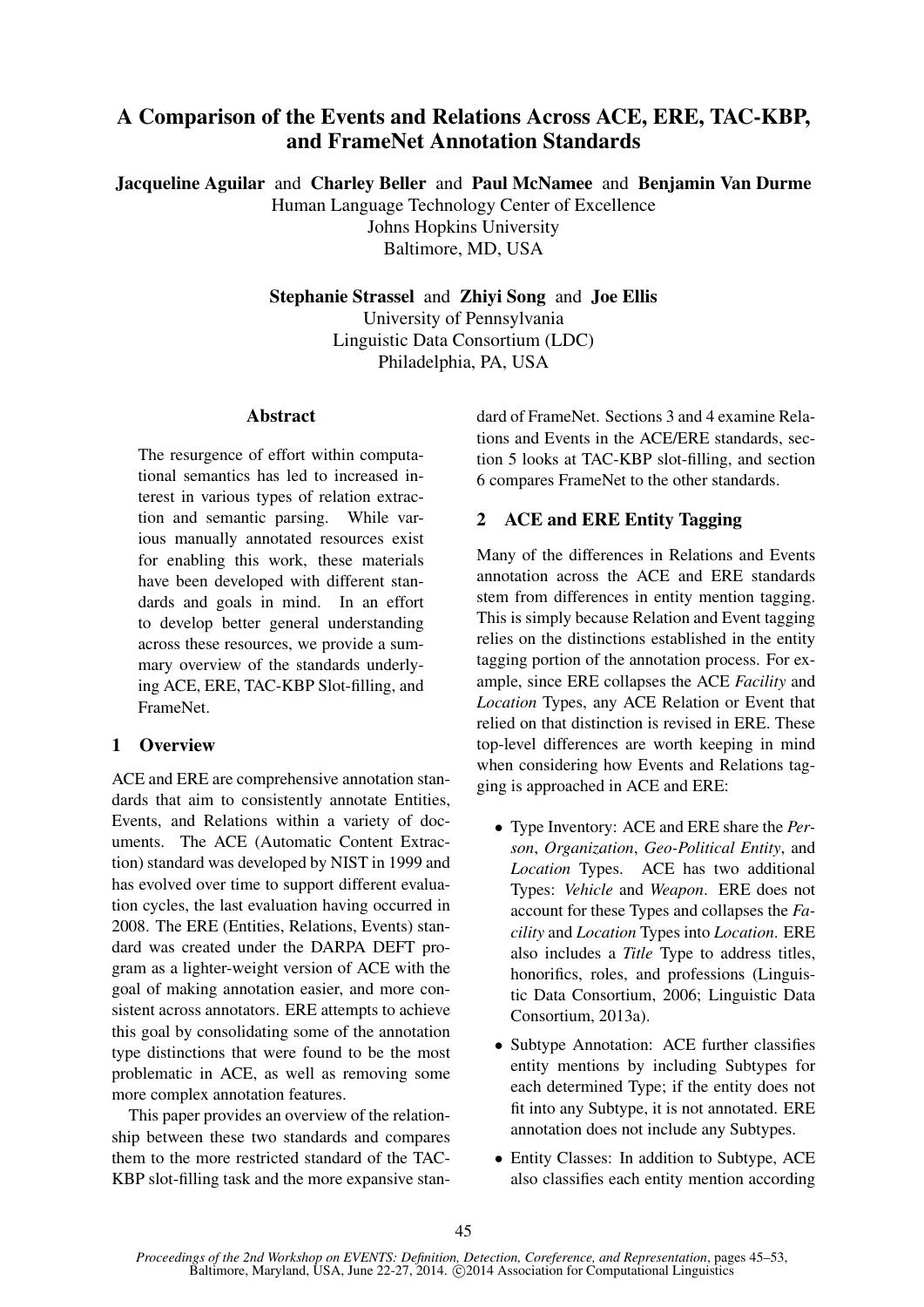

Figure 1: Important Dates for the ACE, ERE, TAC-KBP, and FrameNet Standards

to entity class (Specific, Generic, Attributive, and Underspecified).

- Taggability: ACE tags Attributive, Generic, Specific, and Underspecified entity mentions. ERE only tags Specific entity mentions.
- Extents and Heads: ACE marks the full noun phrase of an entity mention and tags a head word. ERE handles tagging based on the mention level of an entity; in Name mentions (NAM) the name is the extent, in Nominal mentions (NOM) the full noun phrase is the extent, in Pronoun mentions (PRO) the pronoun is the extent.
- Tags: ERE only specifies Type and Mention level (NAM, NOM, PRO). ACE specifies Type, Subtype, Entity Class (Attributive, Generic, Specific, Underspecified), and Mention Level (NAM, NOM, PRO, Headless).

### 3 Relations in ACE and ERE

In the ACE and ERE annotation models, the goal of the Relations task is to detect and characterize *relations* of the targeted *types* between *entities* (Linguistic Data Consortium, 2008; Linguistic Data Consortium, 2013c). The purpose of this task is to extract a representation of the meaning of the text, not necessarily tied to underlying syntactic or lexical semantic representations. Both models share similar overarching guidelines for determining what is *taggable*. For relations the differences lie in the absence or presence of additional features, *syntactic classes*, as well as differences in *assertion*, *trigger words*, and minor *subtype* variations.

#### 3.1 Similarities in Relations Annotation

In addition to comprising similar Types (both models include *Physical* and *Part.Whole* Types as well as slightly different Types to address *Affiliation* and *Social* relations) used to characterize each relation, ACE and ERE share important similarities concerning their relation-tagging guidelines. These include:

- Limiting relations to only those expressed in a single sentence
- Tagging only for explicit mention
- No 'promoting' or 'nesting' of taggable entities. In the sentence, *Smith went to a hotel in Brazil*, (Smith, hotel) is a taggable *Physical.Located* relation, but (Smith, Brazil) is not. This is because in order to tag this as such, one would have to promote 'Brazil'.
- Tagging for past and former relations
- Two different Argument slots (Arg1 and Arg2) are provided for each relation to capture the importance of Argument ordering.
- Arguments can be more than one token (although ACE marks the head as well)
- Using 'templates' for each relation Type/Subtype (*e.g.,* in a *Physical.Located* relation, the Person that is located somewhere will always be assigned to Arg1 and the place in which the person is located will always be assigned to Arg2).
- Neither model tags for negative relations
- Both methods contain argument span boundaries. That is, the relations should only include *tagged* entities within the extent of a sentence.

## 3.2 Differences in Assertion, Modality, and Tense

A primary difference between these two annotation models is a result of ERE only annotating asserted events while ACE also includes hypotheticals. ACE accounts for these cases by including two Modality attributes: ASSERTED and OTHER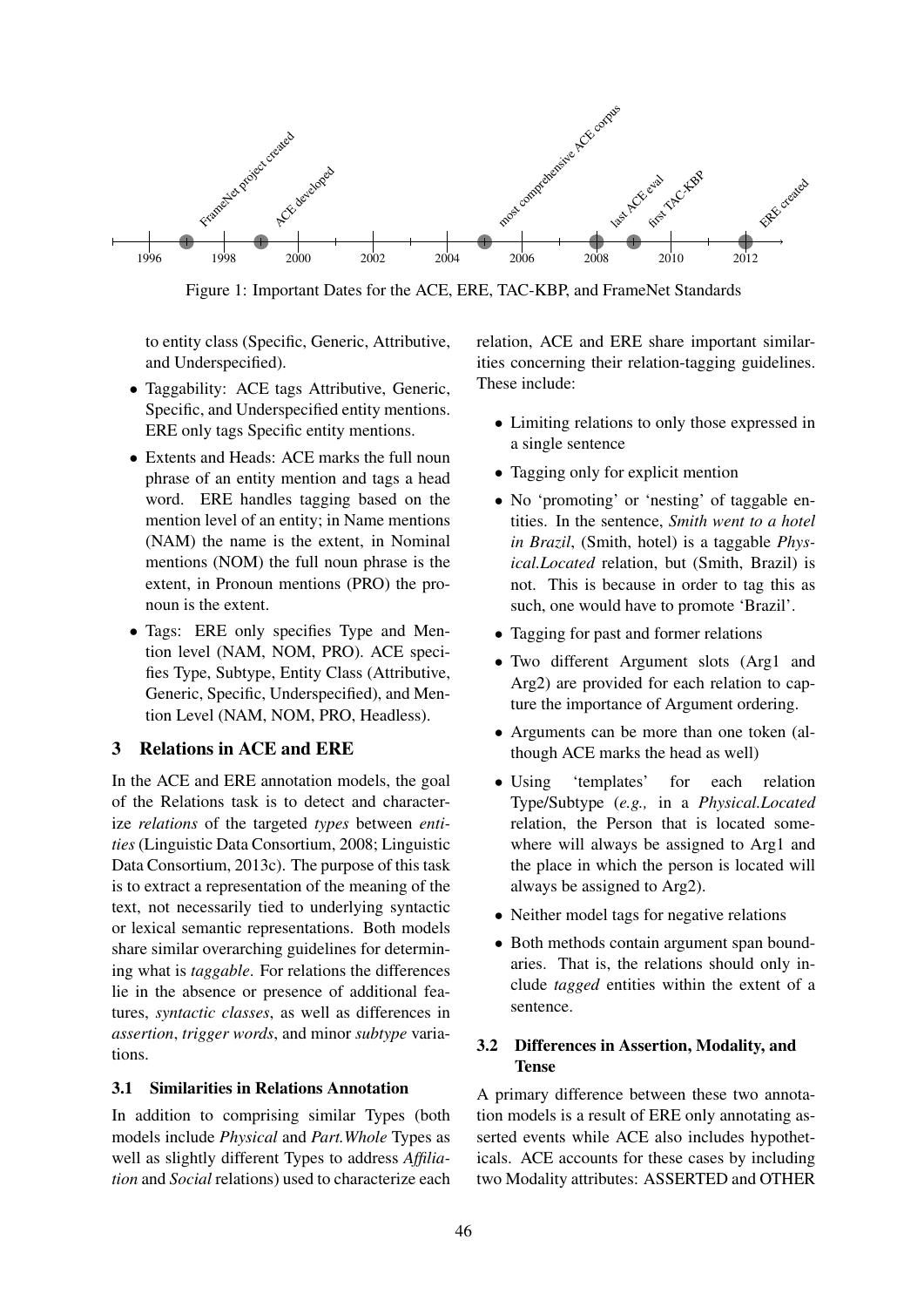(Linguistic Data Consortium, 2008). For example, in the sentence, *We are afraid that Al-Qaeda terrorists will be in Baghdad*, ACE would tag this as an OTHER attribute, where OTHER pertains to situations in "some other world defined by counterfactual constraints elsewhere in the context", whereas ERE would simply not tag a relation in this sentence. Additionally, while both ACE and ERE tag past and former relations, ACE goes further to mark the Tense of each relation by means of four attributes: Past, Future, Present and Unspecified.

# 3.3 Syntactic Classes

ACE further justifies the tagging of each Relation through Syntactic Classes. The primary function of these classes is to serve as a sanity check on taggability and as an additional constraint for tagging. These classes include: Possessive, Preposition, PreMod, Coordination, Formulaic, Participal, Verbal, Relations Expressed by Verbs, and Other. Syntactic classes are not present in ERE relations annotation.

# 3.4 Triggers

Explicit trigger words do not exist in ACE relation annotation; instead, the model annotates the full syntactic clause that serves as the 'trigger' for the relation. ERE attempts to minimize the annotated span by allowing for the tagging of an optional trigger word, defined as "the smallest extent of text that indicates a relation Type and Subtype" (Linguistic Data Consortium, 2013c). These triggers are not limited to a single word, but can also be composed of a phrase or any extent of the text that indicates a Type/Subtype relation, left to the discretion of the annotator. It is common for prepositions to be triggers, as in *John is in Chicago*. However, sometimes no trigger is needed because the syntax of the sentence is such that it indicates a particular relation Type/Subtype without a word to explicitly signal the relation.

### 3.5 Types and Subtypes of Relations

There are three types of relations that contain varied Subtypes between ERE and ACE. These are the *Physical*, *Part-Whole*, *Social* and *Affiliation* Types. The differences are a result of ERE collapsing ACE Types and Subtypes into more concise, if less specific, Type groups.

Physical Relation Type Differences The main differences in the handling of the physical relations between ACE and ERE are shown in Table 1. ACE only marks Location for PERSON entities (for Arg1). ERE uses Location for PERSON entities being located somewhere as well as for a geographical location being part of another geographical location. Additionally, ACE includes 'Near' as a Subtype. This is used for when an entity is explicitly near another entity, but neither entity is a part of the other or located in/at the other. ERE does not have an equivalent Subtype to account for this physical relation. Instead, ERE includes 'Origin' as a Subtype. This is used to describe the relation between a PER and an ORG. ACE does not have a *Physical* Type equivalent, but it does account for this type of relation within a separate *General Affiliation* Type and 'Citizen-Resident-Religion-Ethnicity' Subtype.

Part-Whole Relation Differences In Table 2, note that ACE has a 'Geographical' Subtype which captures the location of a FAC, LOC, or GPE in or at, or as part of another FAC, LOC, or GPE. Examples of this would be *India controlled the region* or a phrase such as *the Atlanta area*. ERE does not include this type of annotation option. Instead, ERE tags these regional relations as *Physical.Located*. ACE and ERE do share a 'Subsidiary' Subtype which is defined in both models as a "category to capture the ownership, administrative and other hierarchical relationships between ORGs and/or GPEs" (Linguistic Data Consortium, 2008; Linguistic Data Consortium, 2013c).

Social and Affiliation Relation Differences The most evident discrepancy in relation annotation between the two models lies in the *Social* and *Affiliation* Relation Types and Subtypes. For social relations, ACE and ERE have three Subtypes with similar goals (Business, Family, Unspecified/Lasting-Personal) but ERE has an additional 'Membership' Subtype, as shown in Table 3. ACE addresses all 'Membership' relations in its *Affiliation* Type. ERE also includes the 'Social.Role' Subtype in order to address the *TITLE* entity type, which only applies to ERE. However, both models agree that the arguments for each relation must be PERSON entities and that they should not include relationships implied from interaction between two entities (*e.g., President*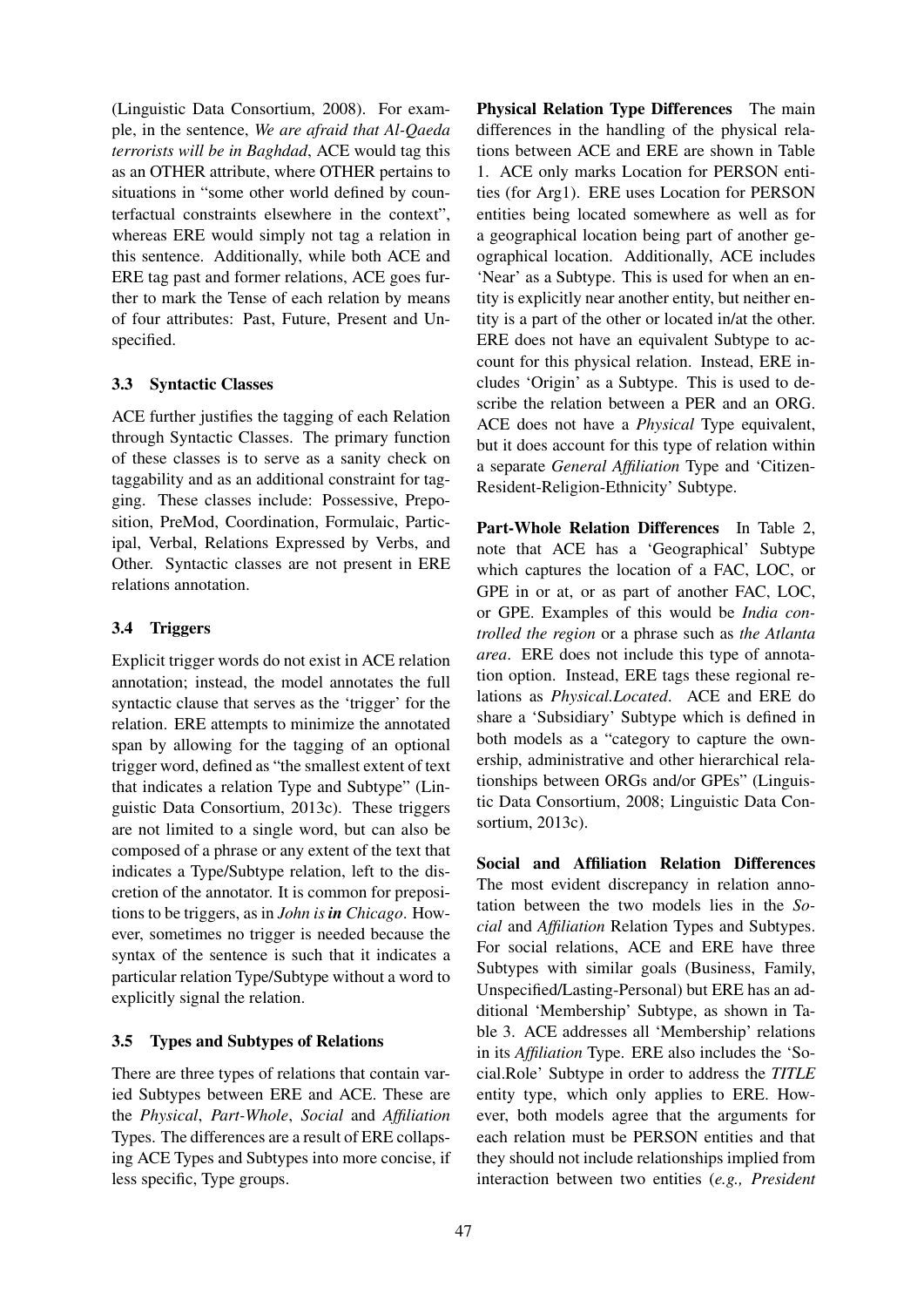|          | Relation Type Relation Subtype | ARG1 Type          | ARG2 Type     |  |
|----------|--------------------------------|--------------------|---------------|--|
|          |                                | <i><b>ERE</b></i>  |               |  |
| Physical | Located                        | PER, GPE, LOC      | GPE, LOC      |  |
| Physical | Origin                         | PER, ORG           | GPE, LOC      |  |
|          |                                | ACE                |               |  |
| Physical | Located                        | <b>PER</b>         | FAC, LOC, GPE |  |
| Physical | Near                           | PER, FAC, GPE, LOC | FAC, GPE, LOC |  |
|          |                                |                    |               |  |

Table 1: Comparison of Permitted Relation Arguments for the *Physical* Type Distinction in the ERE and ACE Guidelines

| <b>Relation Type</b> | <b>Relation Subtype</b> | ARG1 Type     | ARG2 Type     |  |  |
|----------------------|-------------------------|---------------|---------------|--|--|
| <b>ERE</b>           |                         |               |               |  |  |
| Part-Whole           | Subsidiary              | ORG           | ORG. GPE      |  |  |
| ACE.                 |                         |               |               |  |  |
| Part-Whole           | Geographical            | FAC, LOC, GPE | FAC, LOC, GPE |  |  |
| Part-Whole           | Subsidiary              | ORG           | ORG, GPE      |  |  |

Table 2: Comparison of Permitted Relation Arguments for the *Part-Whole* Type and Subtype Distinctions in the ERE and ACE Guidelines

| <b>Relation Type</b> | <b>Relation Subtype</b> | ARG1 Type  | ARG2 Type  |  |
|----------------------|-------------------------|------------|------------|--|
|                      |                         | ERE        |            |  |
| Social               | <b>Business</b>         | <b>PER</b> | <b>PER</b> |  |
| Social               | Family                  | <b>PER</b> | <b>PER</b> |  |
| Social               | Membership              | <b>PER</b> | <b>PER</b> |  |
| Social               | Role                    | TTL.       | <b>PER</b> |  |
| Social               | Unspecified             | <b>PER</b> | <b>PER</b> |  |
|                      |                         | ACE        |            |  |
| Personal-Social      | <b>Business</b>         | PER        | <b>PER</b> |  |
| Personal-Social      | Family                  | <b>PER</b> | <b>PER</b> |  |
| Personal-Social      | Lasting-Personal        | PER        | <b>PER</b> |  |

Table 3: Comparison of Permitted Relation Arguments for the *Social* Type and Subtype Distinctions in the ERE and ACE Guidelines

| <b>Relation Type</b> | <b>Relation Subtype</b>    | ARG1 Type       | ARG2 Type              |  |  |  |  |
|----------------------|----------------------------|-----------------|------------------------|--|--|--|--|
| <b>ERE</b>           |                            |                 |                        |  |  |  |  |
| <b>Affiliation</b>   | Employment/Membership      | PER,<br>ORG.    | ORG, GPE               |  |  |  |  |
|                      |                            | <b>GPE</b>      |                        |  |  |  |  |
| Affiliation          | Leadership                 | <b>PER</b>      | ORG, GPE               |  |  |  |  |
|                      | ACE                        |                 |                        |  |  |  |  |
| ORG-Affiliation      | Employment                 | <b>PER</b>      | ORG, GPE               |  |  |  |  |
| ORG-Affiliation      | Ownership                  | <b>PER</b>      | ORG                    |  |  |  |  |
| ORG-Affiliation      | Founder                    | PER, ORG        | ORG, GPE               |  |  |  |  |
| ORG-Affiliation      | Student-Alum               | <b>PER</b>      | <b>ORG.Educational</b> |  |  |  |  |
| ORG-Affiliation      | Sports-Affiliation         | <b>PER</b>      | ORG                    |  |  |  |  |
| ORG-Affiliation      | Investor-Shareholder       | PER,<br>ORG.    |                        |  |  |  |  |
|                      |                            | <b>GPE</b>      |                        |  |  |  |  |
| ORG-Affiliation      | Membership                 | PER,<br>ORG.    | <b>ORG</b>             |  |  |  |  |
|                      |                            | <b>GPE</b>      |                        |  |  |  |  |
| Agent-Artifact       | User-Owner-Inventor-       | PER.<br>ORG.    | <b>FAC</b>             |  |  |  |  |
|                      | Manufacturer               | <b>GPE</b>      |                        |  |  |  |  |
| Gen-Affiliation      | Citizen-Resident-Religion- | <b>PER</b>      | PER.Group,             |  |  |  |  |
|                      | Ethnicity                  |                 | LOC.<br>GPE,           |  |  |  |  |
|                      |                            | ORG             |                        |  |  |  |  |
| Gen-Affiliation      | Org-Location-Origin        | ORG<br>LOC, GPE |                        |  |  |  |  |

Table 4: Comparison of Permitted Relation Arguments for the *Affiliation* Type and Subtype Distinctions in the ERE and ACE Guidelines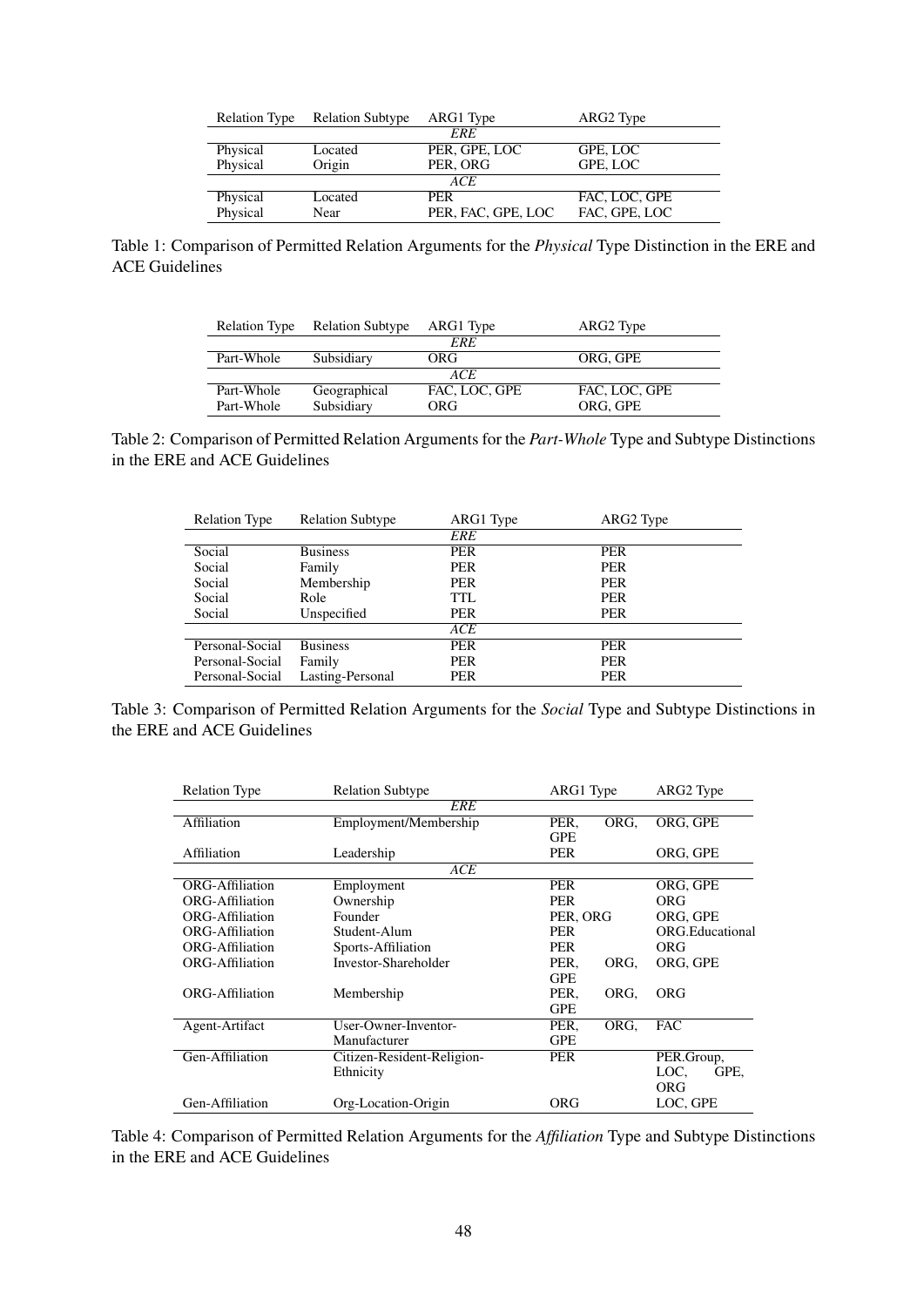*Clinton met with Yasser Arafat last week* would not be considered a social relation).

As for the differences in affiliation relations, ACE includes many Subtype possibilities which can more accurately represent affiliation, whereas ERE only observes two Affiliation Subtype options (Table 4).

# 4 Events in ACE and ERE

Events in both annotation methods are defined as 'specific occurrences', involving 'specific participants' (Linguistic Data Consortium, 2005; Linguistic Data Consortium, 2013b). The primary goal of Event tagging is to detect and characterize events that include tagged entities. The central Event tagging difference between ACE and ERE is the level of specificity present in ACE, whereas ERE tends to collapse tags for a more simplified approach.

#### 4.1 Event Tagging Similarities

Both annotation schemas annotate the same exact Event Types: LIFE, MOVEMENT, TRANS-ACTION, BUSINESS, CONFLICT, CONTACT, PERSONNEL, and JUSTICE events. Both annotation ontologies also include 33 Subtypes for each Type. Furthermore, both rely on the expression of an occurrence through the use of a 'Trigger'. ACE, however, restricts the trigger to be a single word that most clearly expresses the event occurrence (usually a main verb), while ERE allows for the trigger to be a word or a phrase that instantiates the event (Linguistic Data Consortium, 2005; Linguistic Data Consortium, 2013b). Both methods annotate modifiers when they trigger events as well as anaphors, when they refer to previously mentioned events. Furthermore, when there is any ambiguity about which trigger to select, both methods have similar rules established, such as the Stand-Alone Noun Rule (*In cases where more than one trigger is possible, the noun that can be used by itself to refer to the event will be selected*) and the Stand-Alone Adjective Rule (*Whenever a verb and an adjective are used together to express the occurrence of an Event, the adjective will be chosen as the trigger whenever it can stand-alone to express the resulting state brought about by the Event*). Additionally, both annotation guidelines agree on the following:

• Tagging of Resultative Events (states that result from taggable Events)

- Nominalized Events are tagged as regular events
- Reported Events are not tagged
- Implicit events are not tagged
- Light verbs are not tagged
- Coreferential Events are tagged
- Tagging of multi-part triggers (both parts are tagged only if they are contiguous)

#### 4.2 Event Tagging Differences

One of the more general differences between ERE and ACE Event tagging is the way in which each model addresses *Event Extent*. ACE defines the extent as always being the 'entire sentence within which the Event is described' (Linguistic Data Consortium, 2005). In ERE, the extent is the entire document unless an event is coreferenced (in which case, the extent is defined as the 'span of a document from the first trigger for a particular event to the next trigger for a particular event.' This signifies that the span can cross sentence boundaries). Unlike ACE, ERE does not delve into indicating Polarity, Tense, Genericity, and Modality. ERE simplifies any annotator confusion engendered by these features by simply not tagging negative, future, hypothetical, conditional, uncertain or generic events (although it does tag for past events). While ERE only tags attested Events, ACE allows for irrealis events, and includes attributes for marking them as such: Believed Events; Hypothetical Events; Commanded and Requested Events; Threatened, Proposed and Discussed Events; Desired Events; Promised Events; and Otherwise Unclear Constructions. Additionally both ERE and ACE tag Event arguments as long as the arguments occur within the event mention extent (another way of saying that a taggable Event argument will occur in the same sentence as the trigger word for its Event). However, ERE and ACE have a diverging approach to argument tagging:

• ERE is limited to pre-specified arguments for each event and relation subtype. The possible arguments for ACE are: Event participants (limited to pre-specified roles for each event type); Event-specific attributes that are associated with a particular event type (*e.g.,* the victim of an attack); and General event attributes that can apply to most or all event types (*e.g.,* time, place).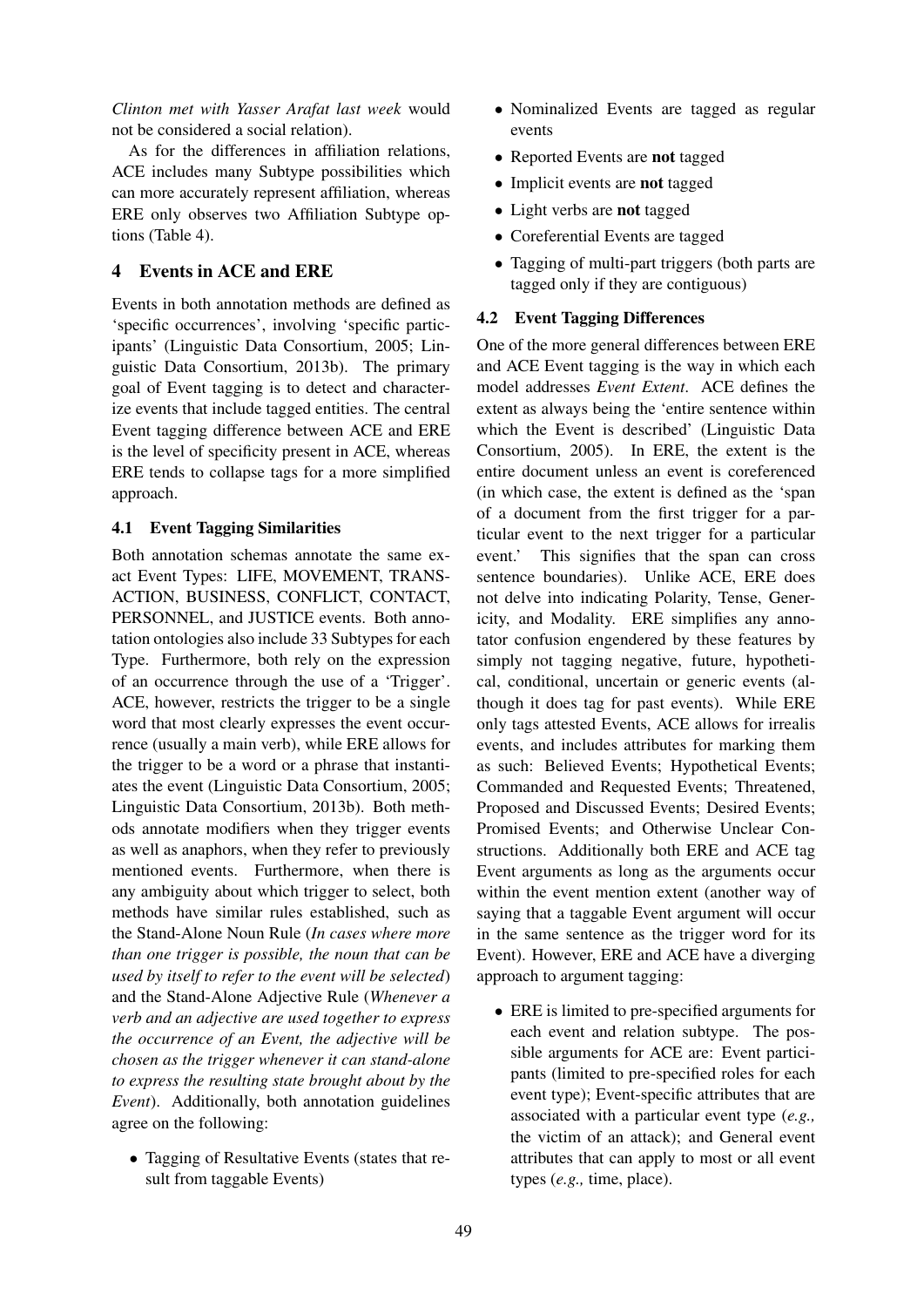- ACE tags arguments regardless of modal certainty of their involvement in the event. ERE only tags asserted participants in the event.
- The full noun phrase is marked in both ERE and ACE arguments, but the head is only specified in ACE. This is because ACE handles entity annotation slightly differently than ERE does; ACE marks the full noun phrase with a head word for entity mention, and ERE treats mentions differently based on their syntactic features (for named or pronominal entity mentions the name or pronominal itself is marked, whereas for nominal mentions the full noun phrase is marked).

Event Type and Subtype Differences Both annotation methods have almost identical Event Type and Subtype categories. The only differences between both are present in the Contact and Movement Event Types.

A minor distinction in Subtype exists as a result of the types of entities that can be transported within the Movement Type category. In ACE, ARTIFACT entities (WEAPON or VEHI-CLE) as well as PERSON entities can be transported, whereas in ERE, only PERSON entities can be transported. The difference between the Phone-Write and Communicate Subtypes merely lies in the definition. Both Subtypes are the default Subtype to cover all Contact events where a 'face-to-face' meeting between sender and receiver is not explicitly stated. In ACE, this contact is limited to written or telephone communication where at least two parties are specified to make this event subtype less open-ended. In ERE, this requirement is simply widened to comprise electronic communication as well, explicitly including those via internet channels (*e.g.,* Skype).

### 5 TAC-KBP

After the final ACE evaluation in 2008 there was interest in the community to form an evaluation explicitly focused on knowledge bases (KBs) created from the output of extraction systems. NIST had recently started the Text Analysis Conference series for related NLP tasks such as Recognizing Textual Entailment, Summarization, and Question Answering. In 2009 the first Knowledge Base Population track (TAC-KBP) was held featuring two initial tasks: (a) Entity Linking — linking entities to KB entities, and (b) Slot Filling — adding

information to entity profiles that is missing from the KB (McNamee et al., 2010). Due to its generous license and large scale, a snapshot of English Wikipedia from late 2008 has been used as the reference KB in the TAC-KBP evaluations.

## 5.1 Slot Filling Overview

Unlike ACE and ERE, Slot Filling does not have as its primary goal the annotation of text. Rather, the aim is to identify knowledge nuggets about a focal named entity using a fixed inventory of relations and attributes. For example, given a focal entity such as former Ukrainian prime minister Yulia Tymoshenko, the task is to identify attributes such as schools she attended, occupations, and immediate family members. This is the same sort of information commonly listed about prominent people in Wikipedia Infoboxes and in derivative databases such as FreeBase and DBpedia.

Consequently, Slot Filling is somewhat of a hybrid between relation extraction and question answering — slot fills can be considered as the correct responses to a fixed set of questions. The relations and attributes used in the 2013 task are presented in Table 5.

# 5.2 Differences with ACE-style relation extraction

Slot Filling in TAC-KBP differs from extraction in ACE and ERE in several significant ways:

- information is sought for *named* entities, chiefly PERs and ORGs;
- the focus is on values not mentions;
- assessment is more like OA; and,
- events are handled as uncorrelated slots

In traditional IE evaluation, there was an implicit skew towards highly attested information such as  $leader(Bush, US)$ ,  $capital(Paris, France)$ . In contrast, TAC-KBP gives full credit for finding a single instance of a correct fill instead of every attestation of that fact.

Slot Filling assessment is somewhat simpler than IE annotation. The assessor must decide if provenance text is supportive of a posited fact about the focal entity instead of annotating a document with all evidenced relations and events for any entity. For clarity and to increase assessor agreement, guidelines have been developed to justify when a posited relation is deemed adequately supported from text. Additionally, the problem of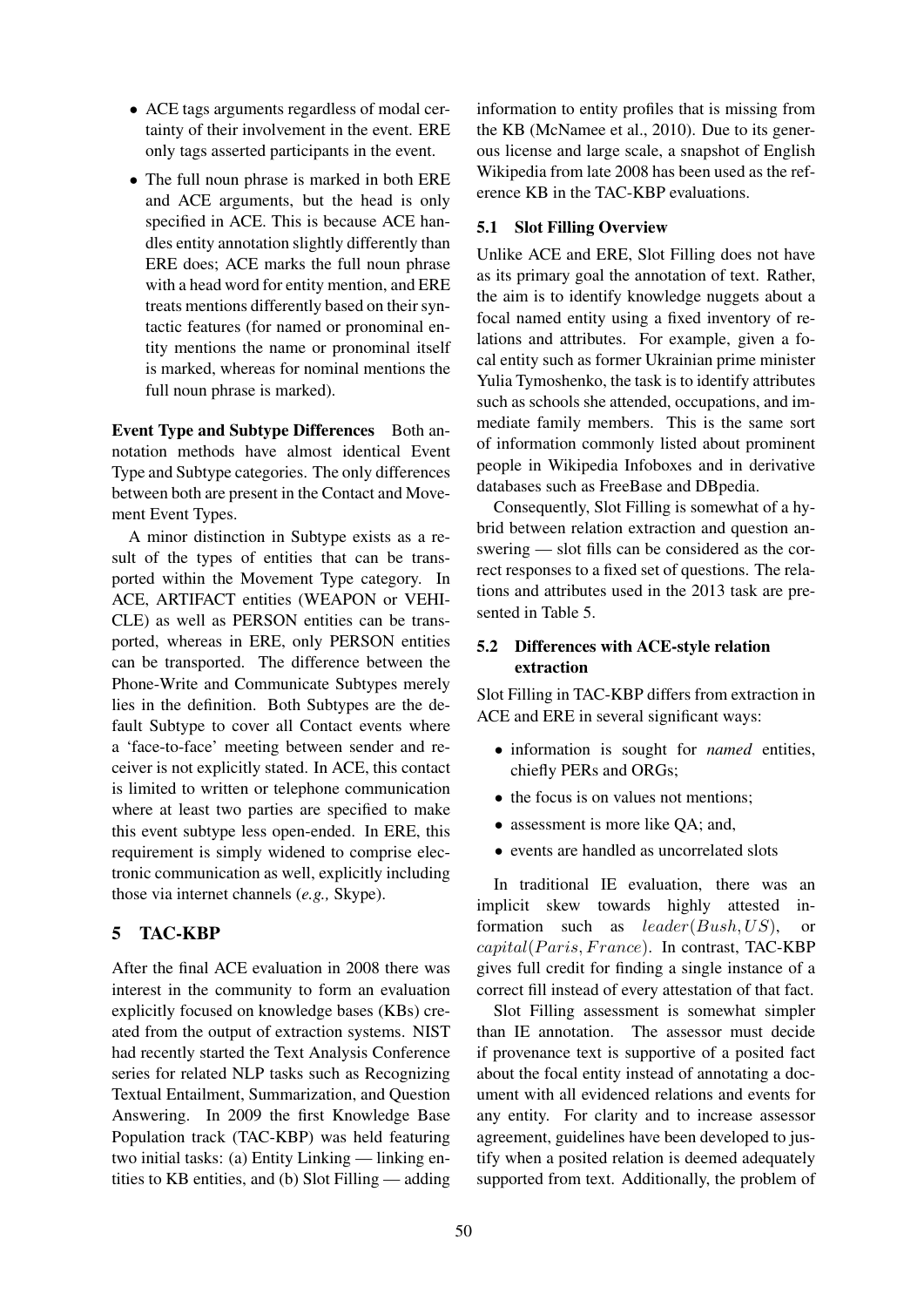|                                    | <b>Relations</b>                    | <b>Attributes</b>   |                                     |  |
|------------------------------------|-------------------------------------|---------------------|-------------------------------------|--|
| per:children                       | org:shareholders                    | per:alternate_names | org:alternate_names                 |  |
| per:other_family                   | org:founded_by                      | per:date_of_birth   | org:political_religious_affiliation |  |
| per:parents                        | org:top_members_employees           | per:age             | org:number_of_employees_members     |  |
| per:siblings                       | org:member_of                       | per:origin          | org:date_founded                    |  |
| per:spouse                         | org:members                         | per:date_of_death   | org:date_dissolved                  |  |
| per:employee_or_member_of          | org:parents                         | per:cause_of_death  | org:website                         |  |
| per:schools_attended               | org:subsidiaries                    | per:title           |                                     |  |
| per:city_of_birth                  | org:city_of_headquarters            | per:religion        |                                     |  |
| per:stateorprovince_of_birth       | org:stateorprovince_of_headquarters | per:charges         |                                     |  |
| per:country_of_birth               | org:country_of_headquarters         |                     |                                     |  |
| per:cities_of_residence            |                                     |                     |                                     |  |
| per:statesorprovinces_of_residence |                                     |                     |                                     |  |
| per:countries_of_residence         |                                     |                     |                                     |  |
| per:city_of_death                  |                                     |                     |                                     |  |
| per:stateorprovince_of_death       |                                     |                     |                                     |  |
| per:country_of_death               |                                     |                     |                                     |  |

Table 5: Relation and attributes for PERs and ORGs.

slot value equivalence becomes an issue - a system should be penalized for redundantly asserting that a person has four children named Tim, Beth, Timothy, and Elizabeth, or that a person is both a cardiologist and a doctor.

Rather than explicitly modeling events, TAC-KBP created relations that capture events, more in line with the notion of Infobox filling or question answering (McNamee et al., 2010). For example, instead of a criminal event, there is a slot fill for charges brought against an entity. Instead of a founding event, there are slots like org:founded by (who) and org:date founded (when). Thus a statement that "Jobs is the founder and CEO of Apple" is every bit as useful for the org: founded by relation as "Jobs founded Apple in 1976." even though the date is not included in the former sentence.

#### 5.3 Additional tasks

Starting in 2012 TAC-KBP introduced the "Cold Start" task, which is to literally produce a KB based on the Slot Filling schema. To date, Cold Start KBs have been built from collections of O(50,000) documents, and due to their large size, they are assessed by sampling. There is also an event argument detection evaluation in KBP planned for 2014.

Other TAC-KBP tasks have been introduced including determining the timeline when dynamic slot fills are valid (*e.g.,* CEO of Microsoft), and targeted sentiment.

#### 6 FrameNet

The FrameNet project has rather different motivations than either ACE/ERE or TAC-KBP, but shares with them a goal of capturing information about events and relations in text. FrameNet stems from Charles Fillmore's linguistic and lexicographic theory of Frame Semantics (Fillmore, 1976; Fillmore, 1982). Frames are descriptions of event (or state) types and contain information about event participants (*frame elements*), information as to how event types relate to each other (*frame relations*), and information about which words or multi-word expressions can trigger a given frame (*lexical units*).

FrameNet is designed with text annotation in mind, but unlike ACE/ERE it prioritizes lexicographic and linguistic completeness over ease of annotation. As a result Frames tend to be much finer grained than ACE/ERE events, and are more numerous by an order of magnitude. The Berkeley FrameNet Project (Baker et al., 1998) was developed as a machine readable database of distinct frames and lexical units (words and multi-word constructions) that were known to trigger specific frames.<sup>1</sup> FrameNet 1.5 includes 1020 identified frames and 11830 lexical units.

One of the most widespread uses of FrameNet has been as a resource for Semantic Role Labeling (SRL) (Gildea and Jurafsky, 2002). FrameNet related SRL was promoted as a task by the SENSEVAL-3 workshop (Litkowski, 2004), and the SemEval-2007 workshop (Baker et al., 2007). (Das et al., 2010) is a current system for automatic FrameNet annotation.

The relation and attribute types of TAC-KBP and the relation and event types in the ACE/ERE standards can be mapped to FrameNet frames. The mapping is complicated by two factors. The first is that FrameNet frames are generally more fine-grained than the ACE/ERE categories. As a result the mapping is sometimes one-to-many. For example, the ERE relation Af-

 $1$ This database is accessible via webpage (https: //framenet.icsi.berkeley.edu/fndrupal/) and as a collection of XML files by request.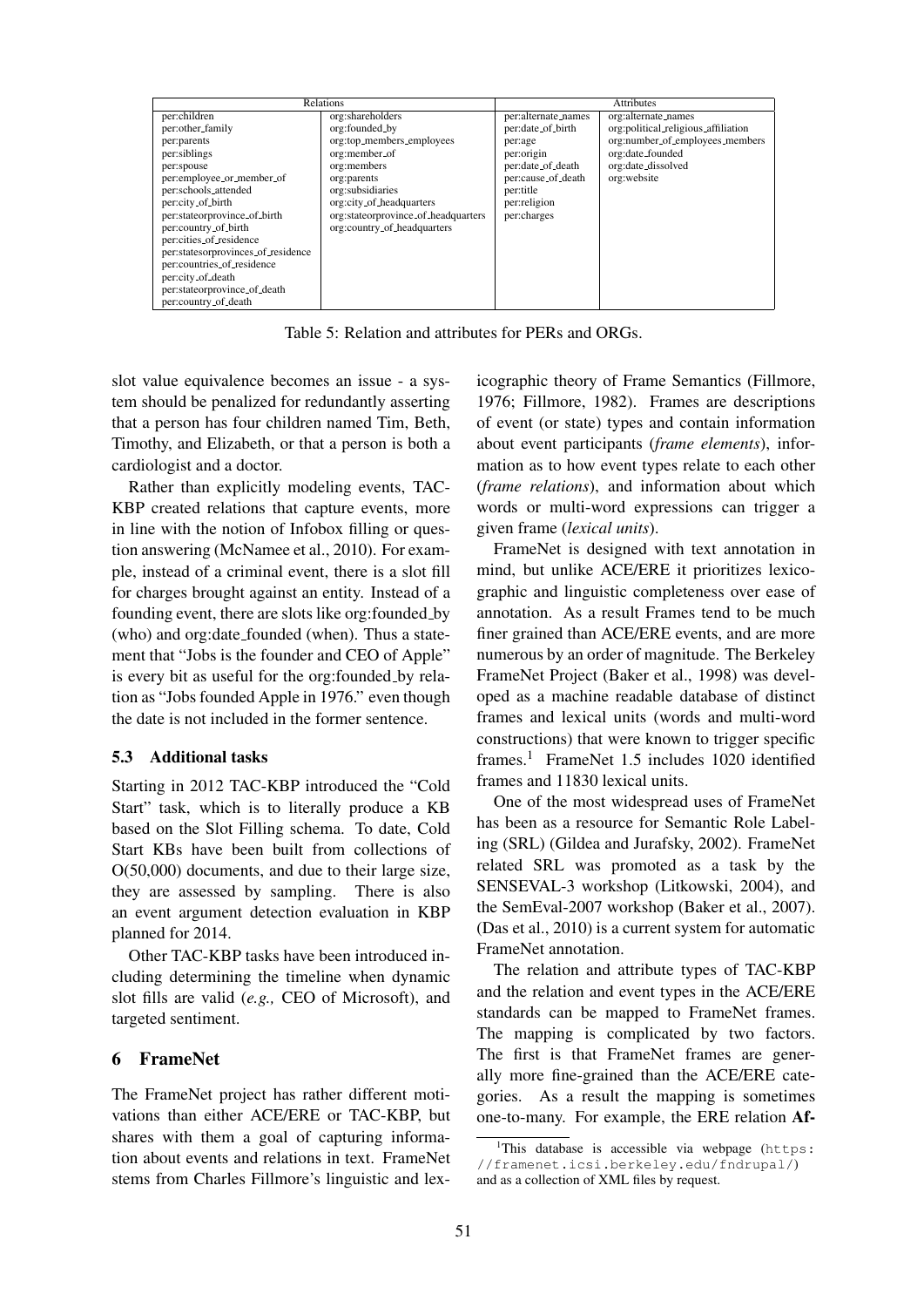| <b>Relations</b> |     |                            |                                     |                  |                                   |                          |                           |  |
|------------------|-----|----------------------------|-------------------------------------|------------------|-----------------------------------|--------------------------|---------------------------|--|
| <b>FrameNet</b>  | ACE |                            |                                     | <b>ERE</b>       |                                   | <b>TAC-KBP</b>           |                           |  |
| Kinship          |     | Personal-Social.Family     |                                     |                  | Social.Family                     |                          | per:children              |  |
|                  |     |                            |                                     |                  |                                   |                          | per:other_family          |  |
|                  |     |                            |                                     |                  |                                   |                          | per:parents               |  |
|                  |     |                            |                                     |                  |                                   |                          | per:siblings              |  |
|                  |     |                            |                                     |                  |                                   |                          | per:spouse                |  |
| Being_Employed   |     | ORG-Affiliation.Employment |                                     |                  | Affiliation.Employment/Membership |                          | per:employee_or_member_of |  |
| Membership       |     |                            |                                     |                  |                                   | org:member_of            |                           |  |
| Being Located    |     | Physical.Located           |                                     | Physical.Located |                                   | org:city_of_headquarters |                           |  |
|                  |     |                            | org:stateorprovince_of_headquarters |                  |                                   |                          |                           |  |
|                  |     |                            | org:country_of_headquarters         |                  |                                   |                          |                           |  |
| Events           |     |                            |                                     |                  |                                   |                          |                           |  |
| <b>FrameNet</b>  | ACE |                            | ERE                                 |                  | <b>Attributes</b>                 |                          |                           |  |
| Contacting       |     | Phone-Write                | Communicate                         |                  |                                   | <b>FrameNet</b>          | <b>TAC-KBP</b>            |  |
| Extradition      |     | Justice-Extradition        | Justice-Extradition                 |                  |                                   | Being_Named              | per:alternate_names       |  |
| Attack           |     | Conflict-Attack            | Conflict-Attack                     |                  |                                   | Age                      | per:age                   |  |
| Being_Born       |     | Life-Be <sub>-</sub> Born  | Life-Be <sub>-Born</sub>            |                  |                                   |                          |                           |  |

Table 6: Rough mappings between subsets of FrameNet, ACE, ERE, and TAC-KBP

filiation.Employment/Membership covers both the Being Employed frame and the Membership frame. At the same time, while TAC-KBP has only a handful of relations relative to FrameNet, some of these relations are more finegrained than the analogous frames or ACE/ERE relations. For example, the frame Kinship, which maps to the single ERE relation Social.Family, maps to five TAC-KBP relations, and the Being Located, which maps to the ACE/ERE relation Being.Located, maps to three TAC-KBP relations. Rough mappings from a selection of relations, events, and attributes are given in Table 6.

The second complication arises from the fact that FrameNet frames are more complex objects than ERE/ACE events, and considerably more complex than TAC-KBP relations. Rather than the two entities related via a TAC-KBP or ACE/ERE relation, some frames have upwards of 20 frame elements. Table 7 shows in detail the mapping between frame elements in the Extradition frame and ACE's and ERE's Justice-Extradition events. The "core" frame elements map exactly to the ERE event, the remaining two arguments in the ACE event map to two non-core frame elements, and the frame includes several more non-core elements with no analogue in either ACE or ERE standards.

#### 7 Conclusion

The ACE and ERE annotation schemas have closely related goals of identifying similar information across various possible types of documents, though their approaches differ due to separate goals regarding scope and replicability. ERE differs from ACE in collapsing different Type distinctions and in removing annotation features in order to eliminate annotator confusion and to im-

| FrameNet             | ACE             | <b>ERE</b>      |
|----------------------|-----------------|-----------------|
| Authorities          | Agent-Arg       | Agent-Arg       |
| Crime_jursidiction   | Destination-Arg | Destination-Arg |
| Current_jursidiction | Origin-Arg      | Origin-Arg      |
| Suspect              | Person-Arg      | Person-Arg      |
| Reason               | Crime-Arg       |                 |
| Time                 | Time-Arg        |                 |
| Legal_Basis          |                 |                 |
| Manner               |                 |                 |
| Means                |                 |                 |
| Place                |                 |                 |
| Purpose              |                 |                 |
| Depictive            |                 |                 |

Table 7: Mapping between frame elements of Extradition (FrameNet), and arguments of Justice-Extradition (ACE/ERE): A line divides core frame elements (above) from non-core (below).

prove consistency, efficiency, and higher interannotator agreement. TAC-KPB slot-filling shares some goals with ACE/ERE, but is wholly focused on a set collection of questions (slots to be filled) concerning entities to the extent that there is no explicit modeling of events. At the other extreme, FrameNet seeks to capture the full range of linguistic and lexicographic variation in event representations in text. In general, all events, relations, and attributes that can be represented by ACE/ERE and TAC-KBP standards can be mapped to FrameNet representations, though adjustments need to be made for granularity of event/relation types and granularity of arguments.

#### Acknowledgements

This material is partially based on research sponsored by the NSF under grant IIS-1249516 and DARPA under agreement number FA8750-13-2- 0017 (the DEFT program).